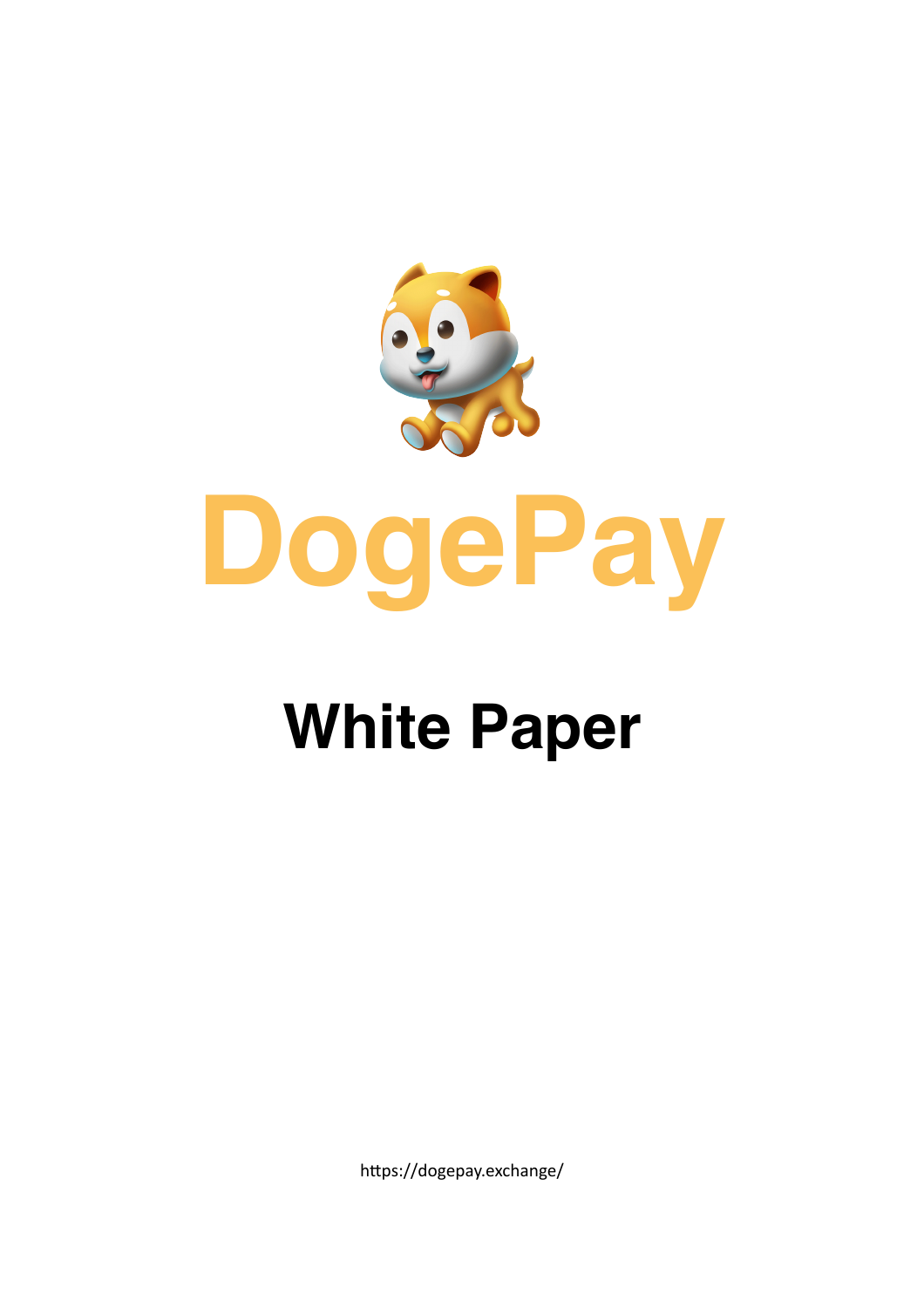## **Table of Contents**

| Introduction          | Page 3  |
|-----------------------|---------|
| Abstract              | Page 4  |
| DogePay Core Values   | Page 5  |
| The Technology        | Page 6  |
| DogePay Ecosystem     | Page 7  |
| DogePay Protocol      | Page 8  |
| DogePay Roadmap Board | Page 9  |
| DogePay Tokenomics    | Page 10 |

## **Introduction**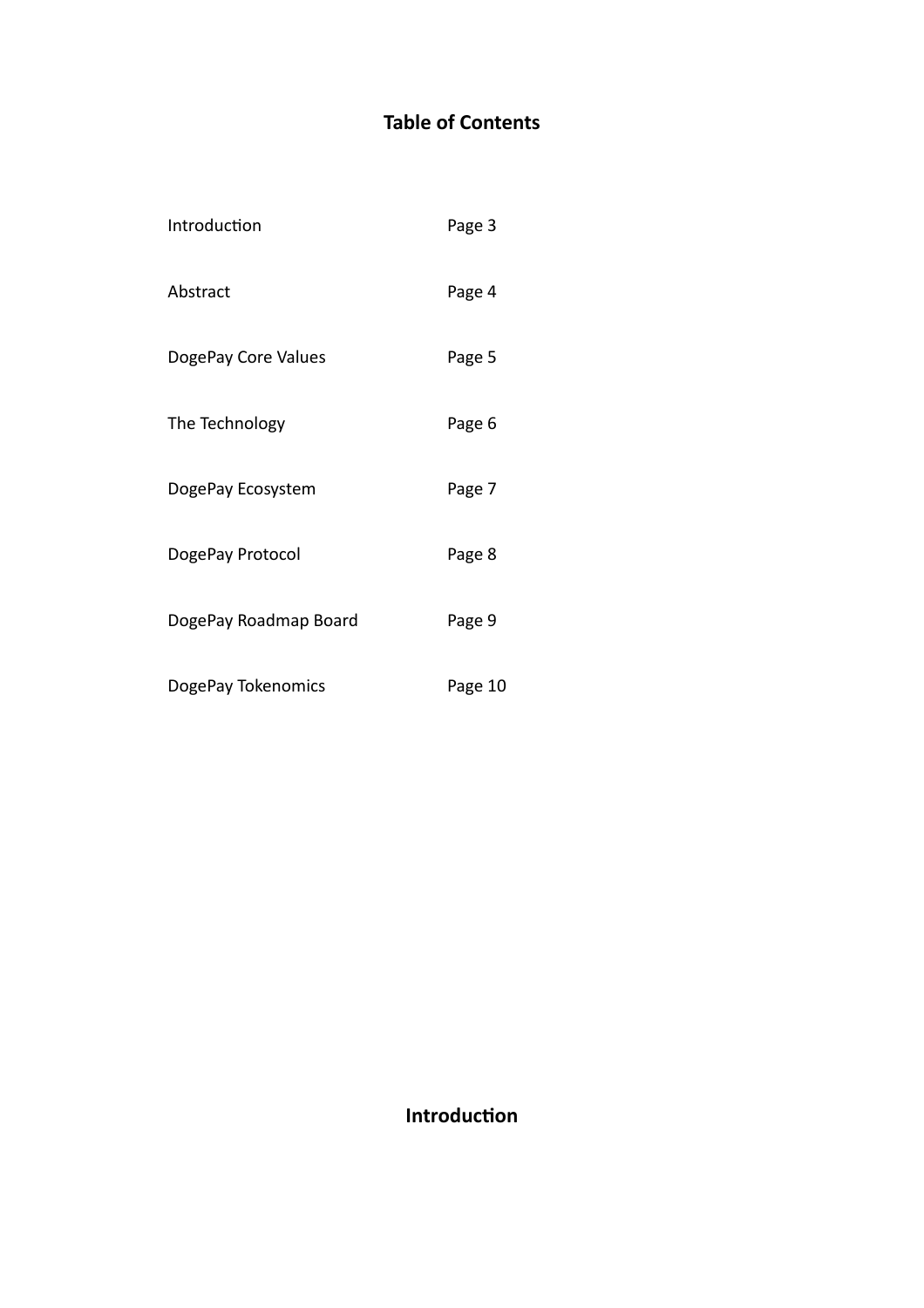When the Doge meme coin launched in 2013, most crypto lovers termed it a crazy idea that would quickly fade away. Proving everyone wrong, Dogecoin created flutters across the crypto world to become one of top four crypto coins based on market value. The Doge ecosystem is continuing to evolve. Now, it is the time for DogePay to disrupt the crypto world by bringing crypto wealth to the common man.

DogePay takes its inspiration from Father Doge in standing out of the crowd while giving back all the love and support shown by the community. DogePay offers an easy way to earn passive income, giving away endless USDT. Operating on the Binance Smart Chain, DogePay delivers higher transaction speeds at lower costs. With 37% of coins burnt, DogePay offers higher rewards to its members. Most importantly, DogePay is cute, adorable and captivating.

#### **Disclaimer**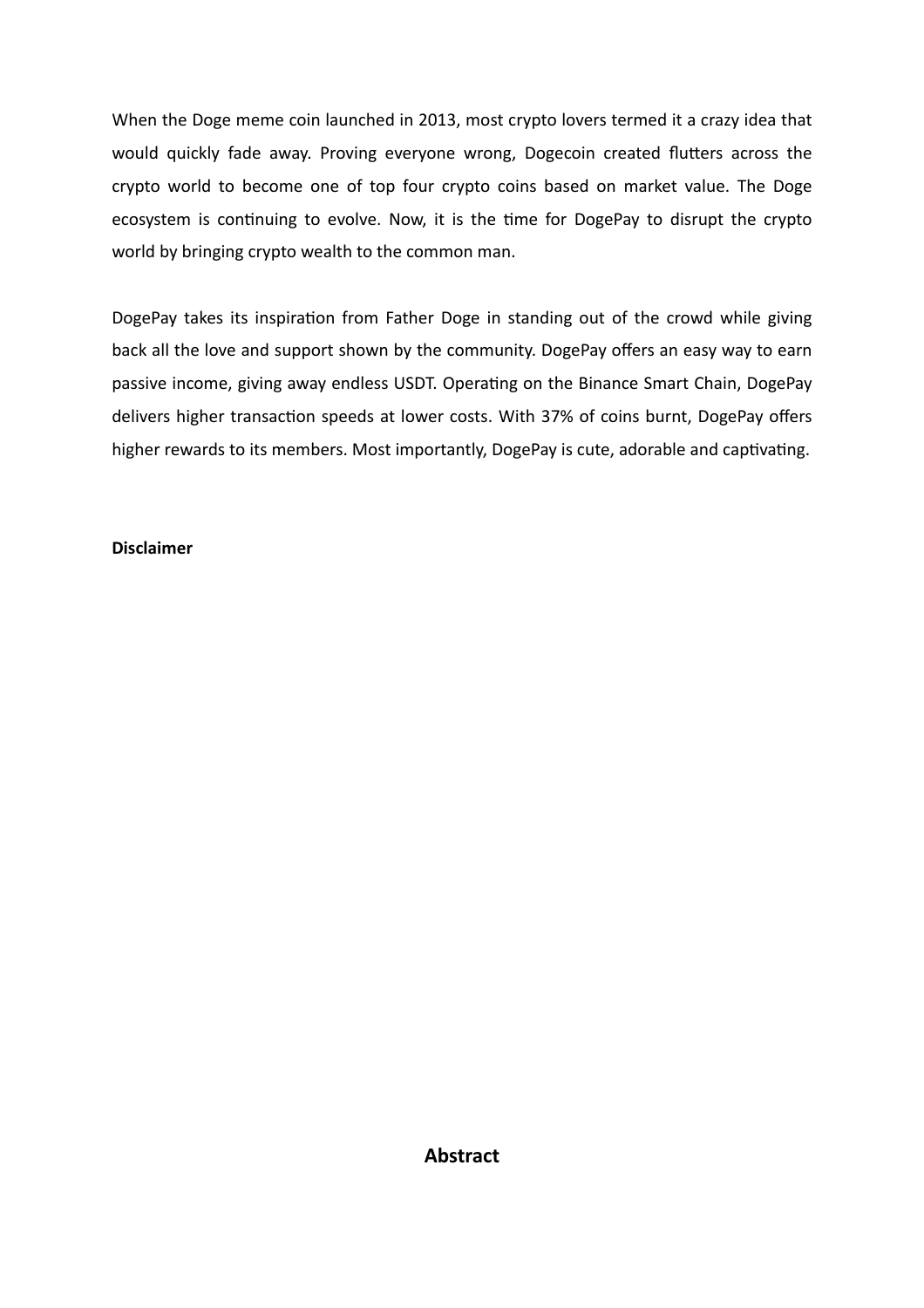#### **World's Best Rewarding Coin**

DogePay captivates everyone with its charm and cuteness but when it comes to performance, DogePay knocks down other coins with its highly rewarding income model, delivering more passive income to its members.

#### **The Arrival of Passive Income**

The highly-deflationary token model makes it rarer over time which means members wealth keeps increasing over time.

#### **DogePay Swap**

The DogePay Roadmap includes a live decentralized DogePay swap on the website.

#### **DogePay Wallet**

Check out your transactions, earnings, rewards, coin valuation and wallet balance with ease by signing into the DogePay Wallet.

#### **Fun Unlimited**

Along with rewards, DogePay continues to deliver fun and entertainment for the crypto meme lovers.

**DogePay Core Values**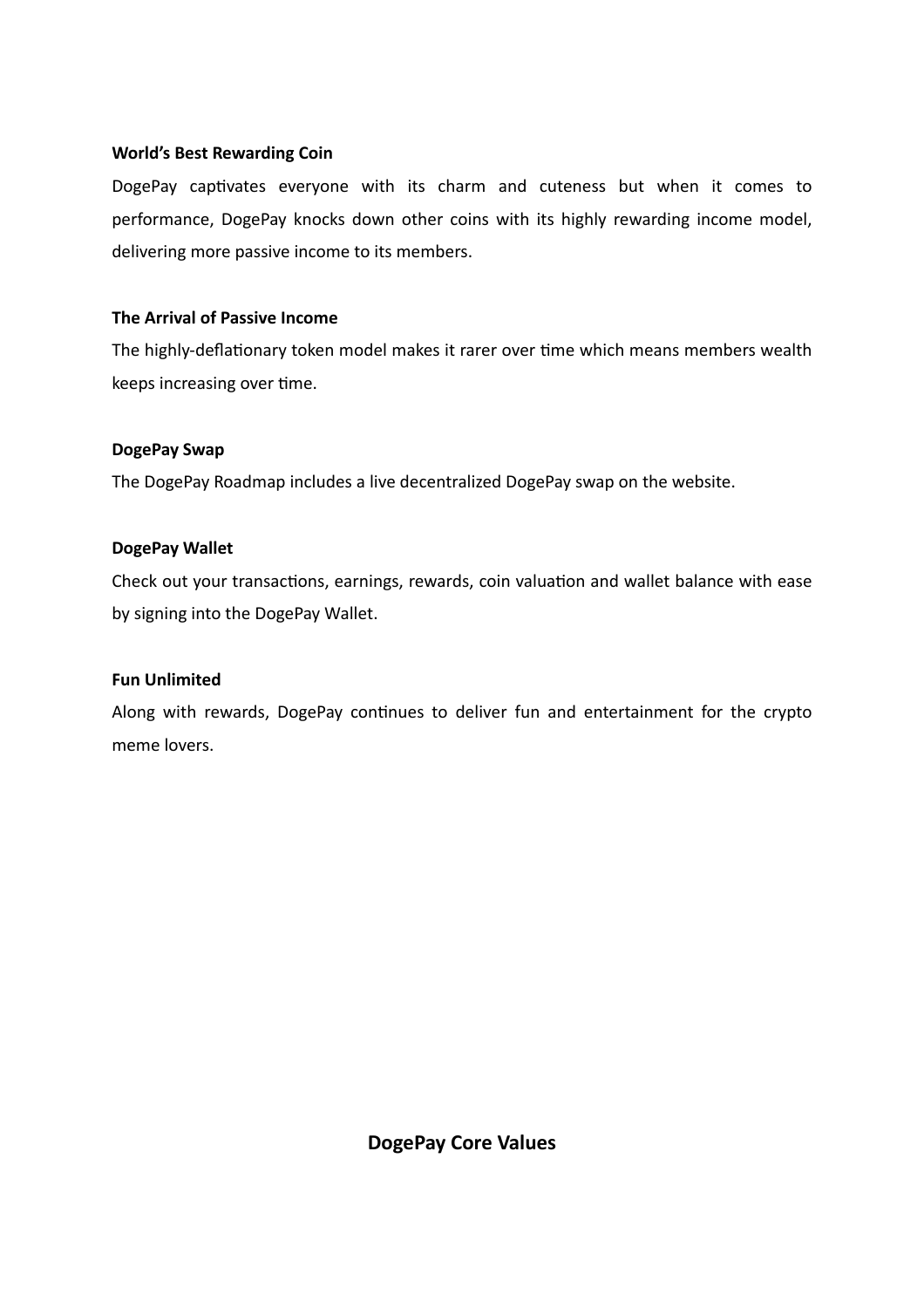#### **Transparency**

Transparency is one of the most appealing aspects of blockchain technology that offers a fully auditable transaction ledger. DogePay is a decentralized crypto coin that highly values transparency, allowing anyone to join and view transactions.

#### **Sustainability**

DogePay tokenomics model is designed by crypto industry experts with longevity and exponential revenue growth in mind. With auto and manual burns, members can leverage the rarity of coins over time to gain more.

#### **Community**

Community support is the biggest strength of DogePay and we value our members with the highest regard. With multiple Telegram channels and community forums, DogePay keeps all the members across the globe connected.

#### **Security**

While Dogepay offers transparency, security is not compromised. DogePay takes the highest measures to ensure that the entire DogePay ecosystem is secure and safe.

#### **The Technology behind DogePay**

#### **Binance Smart Chain (BSC)**

The advent of the Ethereum smart contract-enabled blockchain has revolutionized the dApp development space. While this programmable blockchain allowed developers to perform a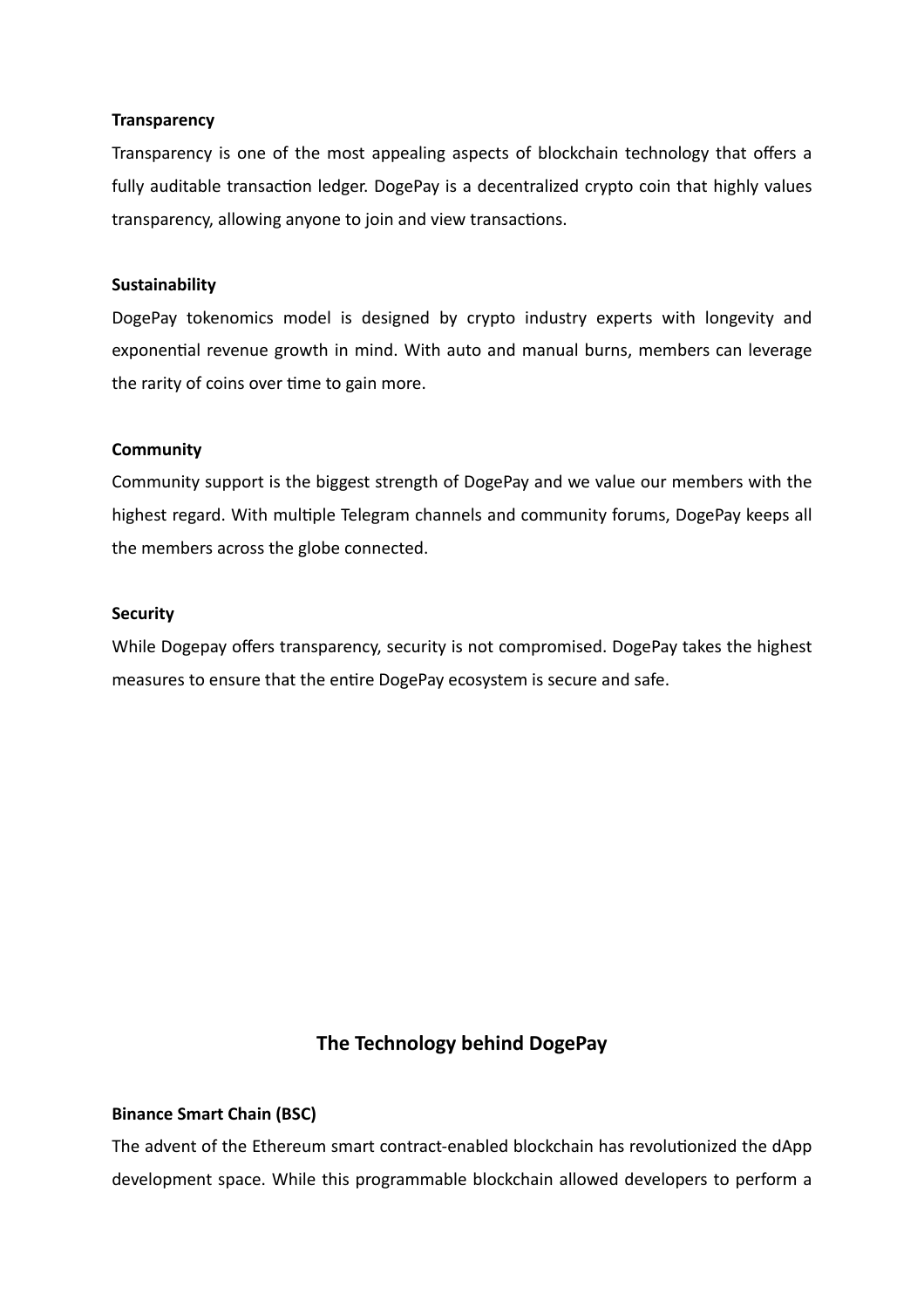variety of financial transactions and create innovative code, the slow transaction speed and the high gas fees became a big concern over time. To overcome this challenge, Binance Exchange introduced Binance Smart Chain (BSC) in April 2020.

Binance Smart Chain (BSC) is an independent chain but is compatible with the Binance blockchain and runs in parallel with BC. It uses the Proof of Staked Authority (PoSA) consensus model to validate transactions on the chain.

#### **Advantages of Binance Smart Chain**

- ➢ **Higher Transaction Speeds**: Binance Smart Chain is designed to deliver higher transaction speeds and it lives to that expectations. It offers lower latency, highspeed transactions and a larger capacity to develop dApps. BSC transactions are typically 3-4 times faster compared to Ethereum.
- ➢ **Higher Interoperability**: With Ethereum Virtual Machine (EVM) features incorporated into the chain, BSC enables developers to run, configure and migrate Ethereum-based apps to BSC. It means higher interoperability.
- ➢ **Low Transaction Fees**: BSC offers low transaction fees that encourages user participation. The gas fees on BSC is 20 times lower in comparison to Ethereum.
- ➢ **Highly Secure**: BSC is a proprietary blockchain that is highly secure. The PoSA consensus model with 21 validators ensures decentralization, trust, transparency and community involvement.

#### **DogePay Ecosystem**

#### **World's Best Reward Coin**

Earn endless USDT with DogePay. 5% of each transaction is redistributed to token holders, paid in USDT. 10% of each sale is redistributed to token holders, paid in USDT. This means higher rewards for holders. 30% of burnt supply means less supply and highest distribution of rewards.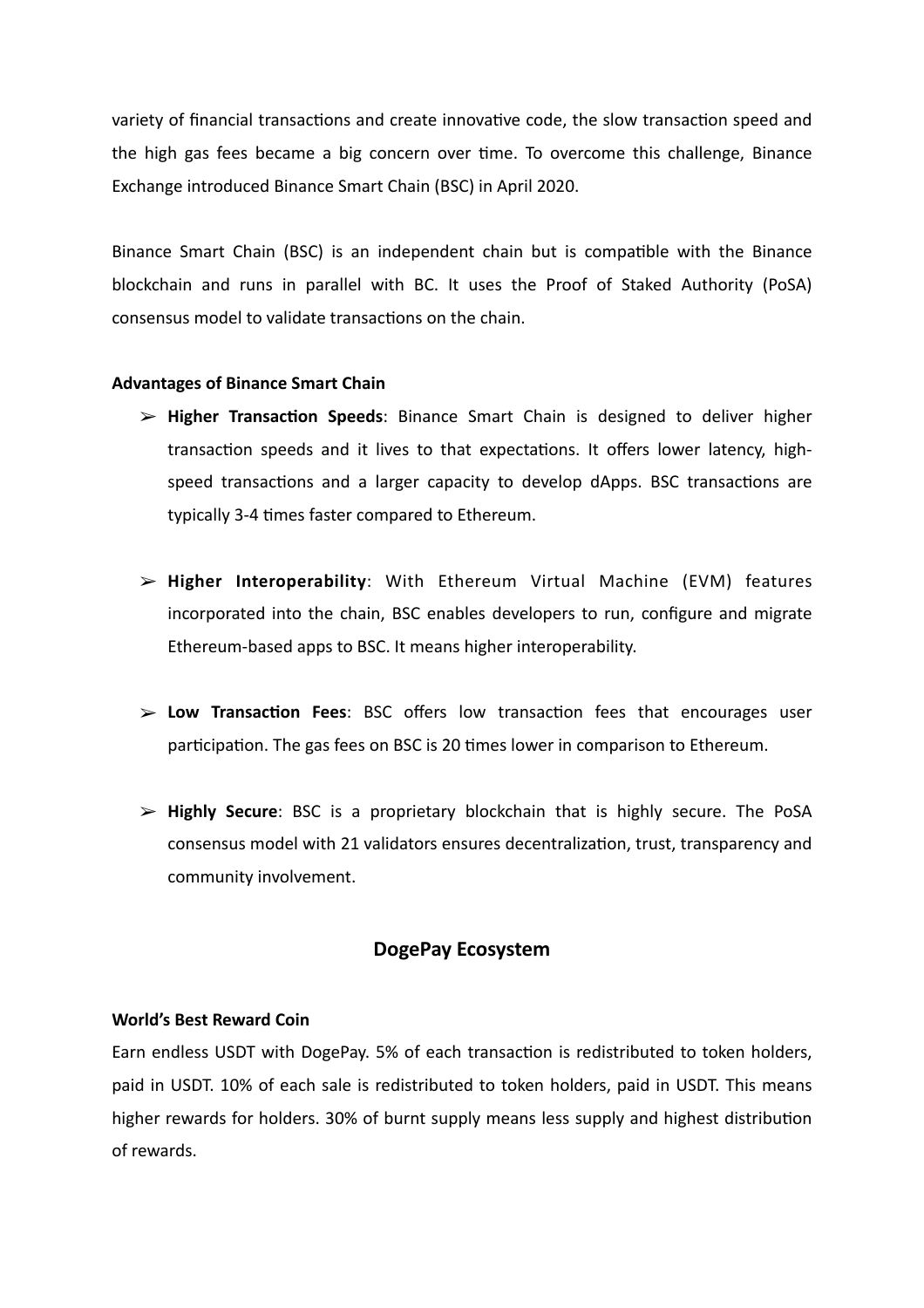#### **DogePay's Community**

DogePay's strength lies in its vibrant community. We are active on Telegram and Twitter. With meme fun and rewards mixed together, DogePay is already building up a large community that is connected, active, expressive and supportive.

#### **Locked Liquidity**

The majority of initial LP tokens were locked and burned.

To view LP Holders:

https://bscscan.com/token/0x75BA2D724B45b4e75457deDb58e4930f93c081Ee lances

### **DogePay Protocol**

The DogePay ecosystem runs on the Binance Smart Chain. As such, all transactions are performed at higher speeds and with lower costs.

**5%** - 5% of each transaction is added to Liquidity

**10%** - 10% of each sale is redistributed to token holders, paid in USDT

**5%** - We have burnt 30% of total supply.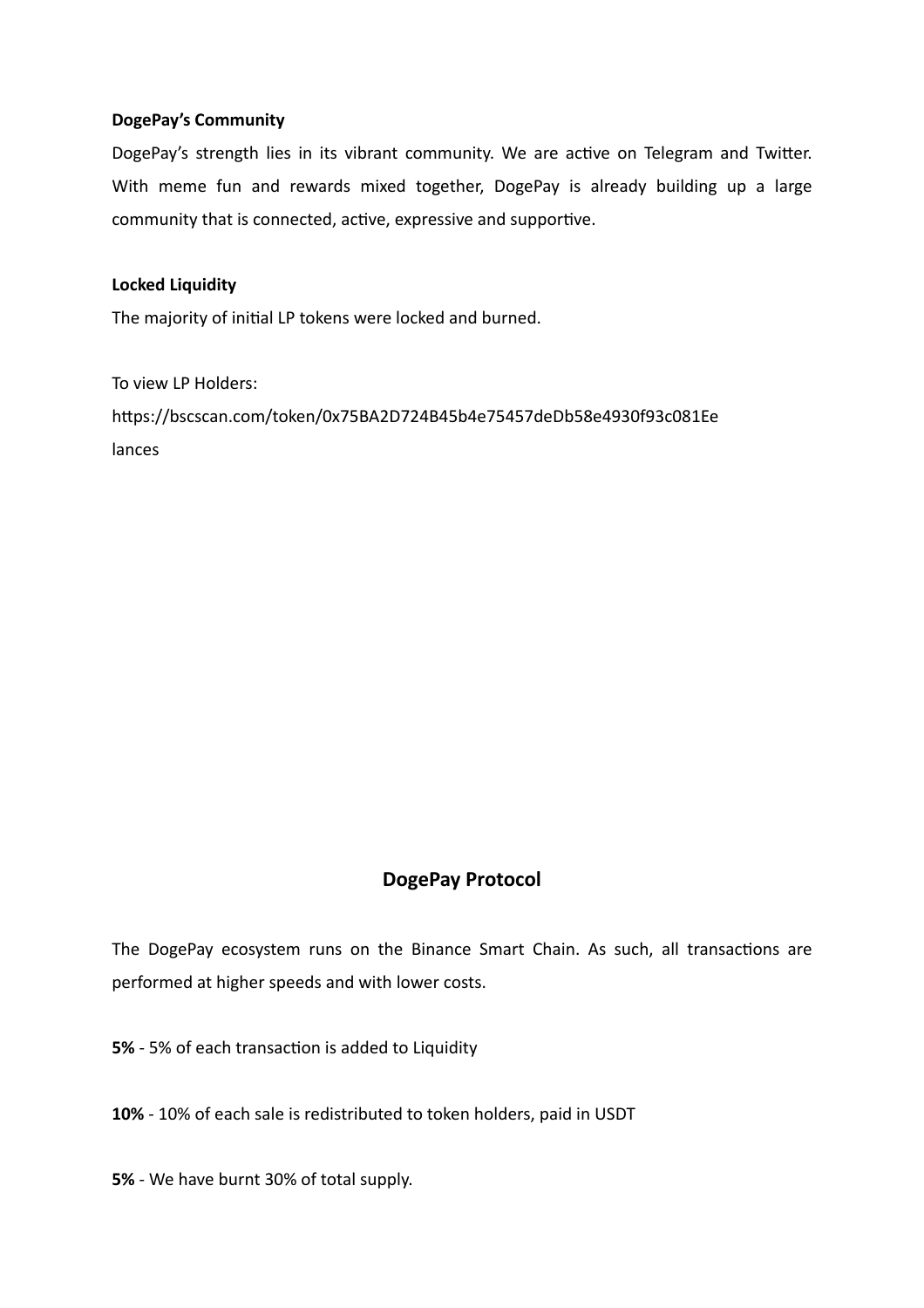## **DogePay Roadmap Board**

#### **Phase 1 – Arrival**

- ➢ Marketing to disseminate opportunity
- $\triangleright$  Website publication
- $> 5,000$  Telegram subscribers
- $\blacktriangleright$  DogePay is born!

#### **Phase 2 – Barking**

- ➢ Influencer Marketing Press
- ➢ Listing on CoinMarketCap
- ➢ Listing on CoinGecko
- $> 25,000$  Telegram subscribers
- $> 25,000$  holders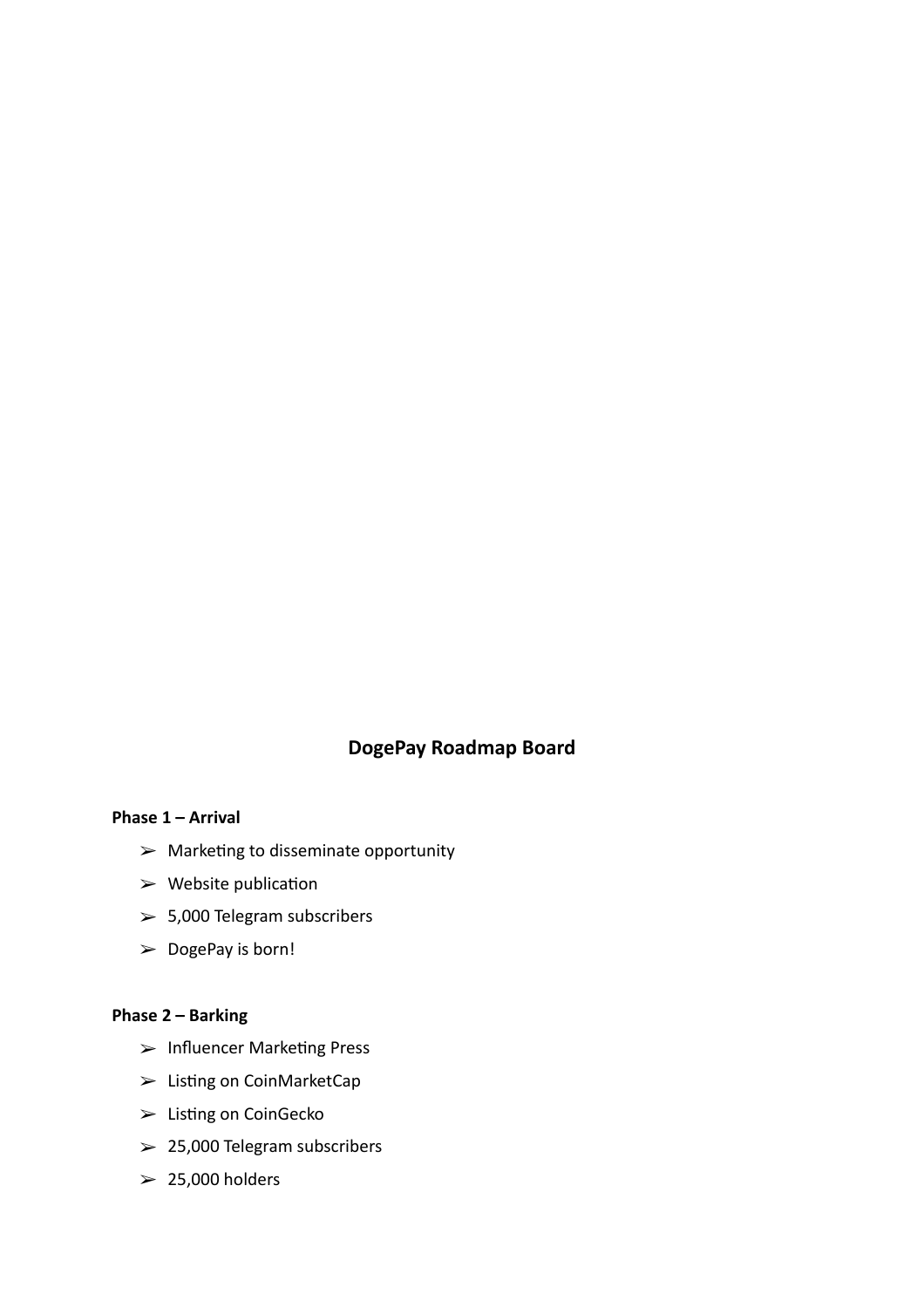- $\blacktriangleright$  Third-party audit
- $\blacktriangleright$  Purposeful donation

#### **Phase 3 – Strolling**

- $> 100,000$  holders
- $\geq 100,000$  Telegram subscribers
- ➢ AirDrop
- $\geq$  Large influencer marketing press
- $\blacktriangleright$  Lottery for holders
- $\blacktriangleright$  Full integration of software

#### **Phase 4 – Sprint**

- $> 150,000$  holders
- $> 150,000$  Telegram subscribers
- $\triangleright$  Explosion marketing
- $\blacktriangleright$  DogePay Swap
- $\geq$  Add more memes
- $\triangleright$  Dashboard expansion

#### **Phase 5 – Jump To The Moon**

- $> 300,000$  holders
- $\blacktriangleright$  Release NFT marketplace and collection
- $\geq$  Give away Tesla to promote the campaign
- ➢ Memes omnipresent
- ➢ \$250K donation to animal shelter at \$500M market cap
- $>$ \$500K donation at \$1B market cap
- $\triangleright$  Bridge more chains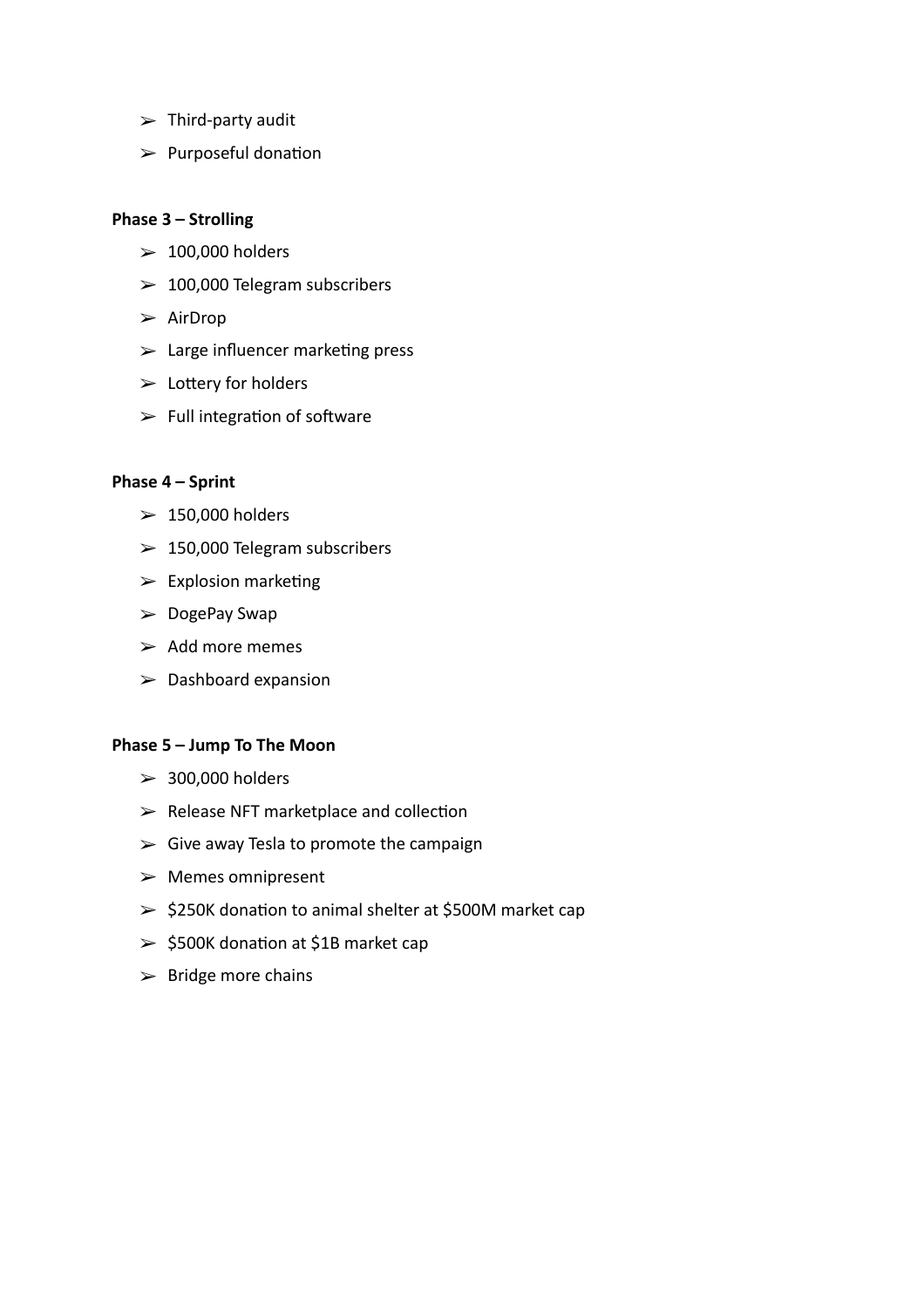## **DogePay Tokenomics**

Token Symbol DogePay

Coin Burnt

30%

**5%** Of Each Transaction Added to Liquidity

**5% buy - 10% sell** Of Each Transaction Paid Daily in USDT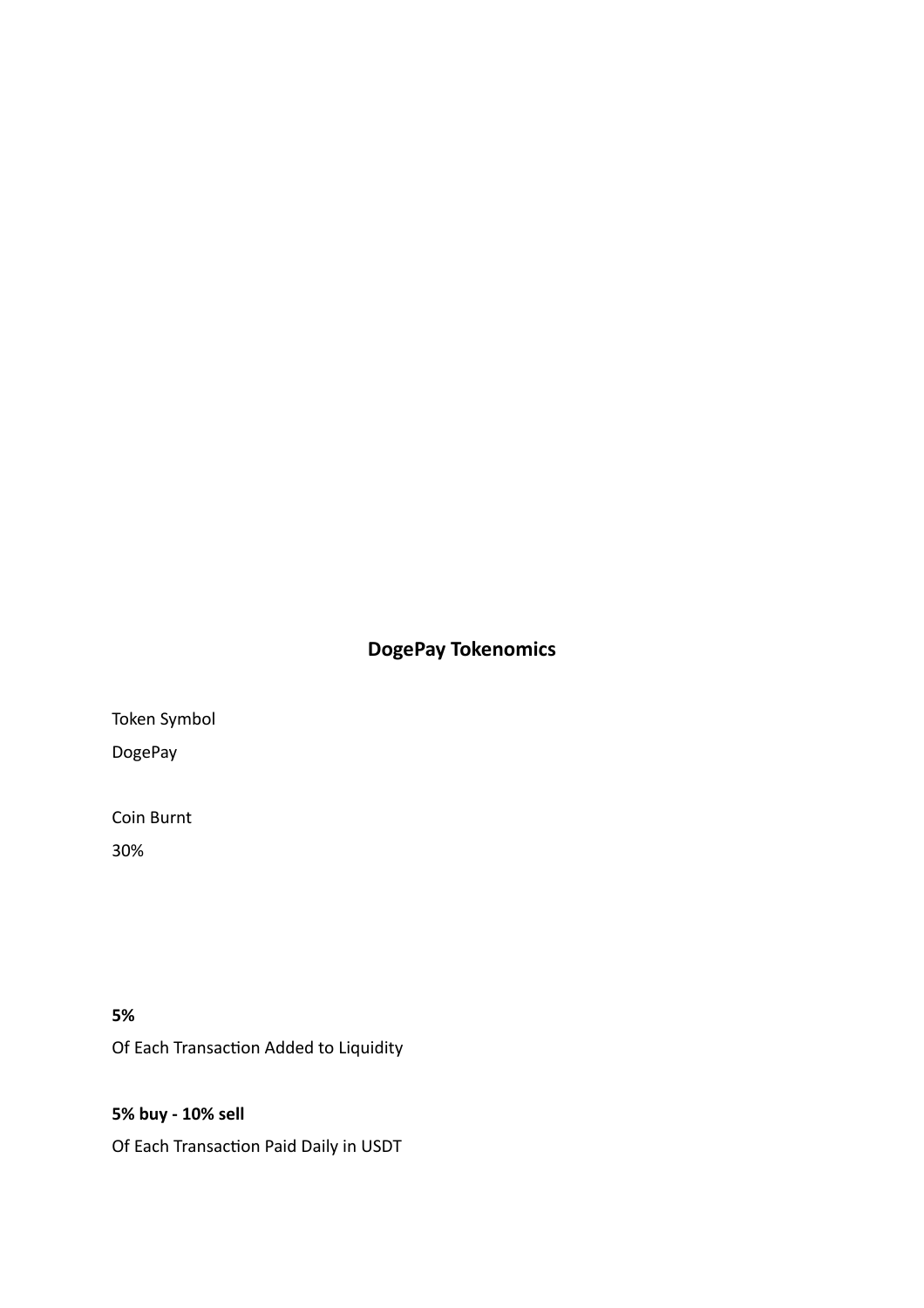The majority of initial LP tokens locked and burnt

#### **Pancake Swap Address:**

0x75BA2D724B45b4e75457deDb58e4930f93c081Ee

#### **To collect USDT Rewards:**

Add the BSC BEP-20 USDT contract to your wallet. USDT contract: 0x55d398326f99059ff775485246999027b3197955



# **Thank you**